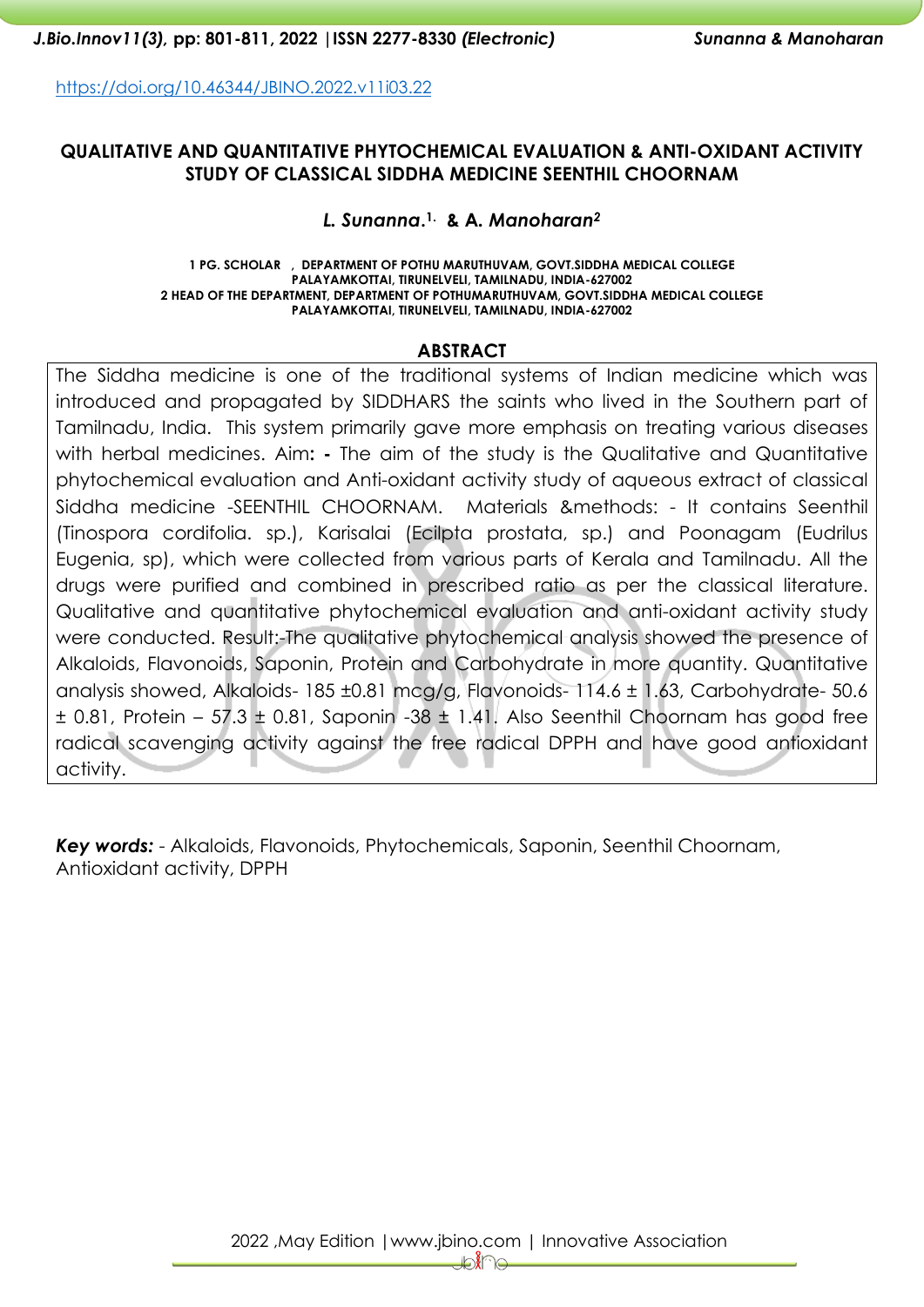#### 1. INTRODUCTION

 The Siddha system of medicine is one of the traditional Indian systems of medicine, created and propagated by Siddhars –the saints who were lived ten thousand years back in Southern part of India, Tamilnadu. They had introduced a treatment methodology which is purely in harmony with nature. They had used the raw drugs which were bestowed by Mother Nature .It includes, Plants, Animal products, metals and minerals. Exploring more about those classical medicines through modern evaluation techniques are essential to know the complete therapeutic efficacy of such medicines.

Qualitative and quantitave phytochemical evaluation helps to find out the active molecules present in the drugs, which makes them therapeutically efficient. Phyto chemicals are non nutritive, secondary metabolites which possess strong antimicrobial, and antioxidant, anticancer and antiinflammatory properties. [1]. And what is the role of these phytochemicals in human life? Due to the food habits, smoking, Alcoholism, daily activities and genetic causes, man is suffering from various diseases – Metabolic diseases, degenerative diseases, Autoimmune diseases, Cancer, Cardiac diseases Etc. Prevention and cure of these ailments through natural ways can be done by intake of specific phytochemicals in whole or modified forms. Also these phytochemicals are good free radical scavenging agents, which results in keeping the body safe from recurrent ailments.

 This study deals with the qualitative and quantitative phytochemical analysis and Antioxidant activity study of aqueous

extract of classical Siddha medicine Seenthil Choornam .The Seenthil Choornam is a Herbo-Animal medicine, mentioned in classical Siddha medical literature, Agathiyar Paripooranam-400 [2]. It contains *Seenthil (Tinospora cordifolia* sp.Menispermaceae family), *Karisalai (Ecilpta Alba* sp. Asteraceae Family) and *Poonagam (Eudrilus eugeniae* sp .Eudrilidae family) .The raw drugs were collected from Kerala And Tamilnadu. The identification and authentication of plant raw drugs were obtained from Department of Botany, Govt.Siddha Medical College and Hospital, Palayamkottai, Tirunelveli. The identification and authentication of *Poonagam*-Earthworm was obtained from, Advanced Centre of Environmental Studies and Sustainable Development-Inter University Centre Mahatma Gandhi University, Kottayam. All the drugs were purified, powdered and combined as per the literature. The phytochemical evaluation of aqueous extract of medicine shows the presence of Secondary metabolites Alkaloids, Saponin, Flavonoids and primary metabolites –Carbohydrates and Proteins. The presence of these phytochemicals makes this medicine more effective against inflammatory diseases, degenerating diseases and other chronic ailments. The antioxidant activity of sample Seenthil Choornam (SEC) makes it more effective in treating above said diseases.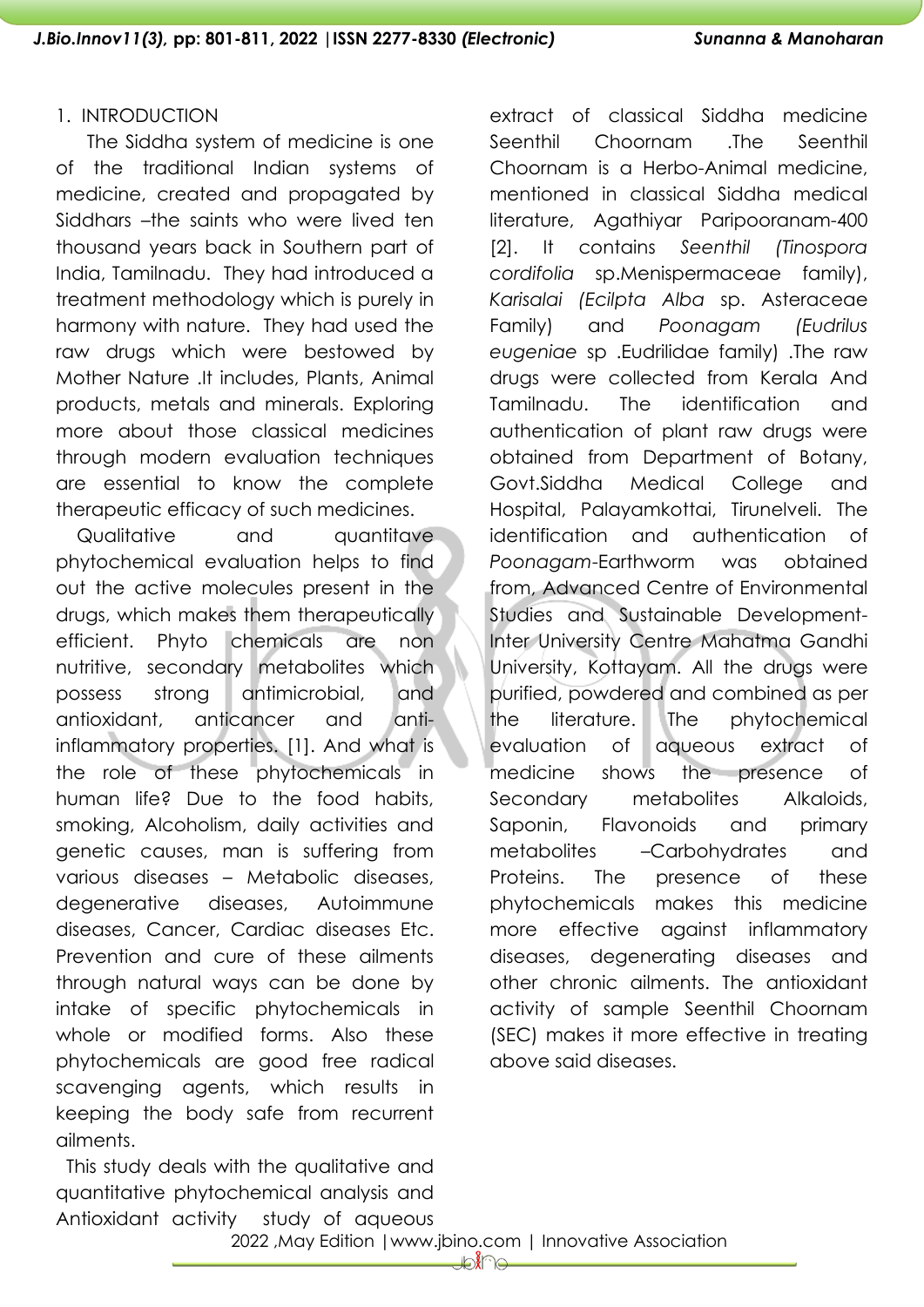#### 3. MORPHOLOGY OF RAW DRUGS

### 3.1*. SEENTHIL (Tinospora cordifolia. Sp*)

 Also, called as Heart leaved moonseed, Amrita, Guduchi, &Giloy. *Tinospora cordifolia* is a succulent, glabrous, deciduous climber, with corky

and lenticelled bark.Leaves ovatecordate. Flower yellow, in axillary racemes. Fruit globose, red when ripe. Flowering and fruiting during months December -June .Whole plant have medicinal properties. It has bitter taste [3]



Fig:-1 *Seenthil (Tinospora cordifolia)*

2. *KARISALAI (Ecilpta alba)*

It is an annual, erect or prostrate entirely pubescent herb, often rooting at nodes with opposite, sessile, usually oblong, 2.5 -7.5 cm long leaves with white appressed hairs. Floral heads 6-8 mm in diameter,

solitary, white, achene compressed and narrowly winged. It grows commonly in moist places as a weed all over the plains of India. [4]



Fig:-2 *Karisalai (Ecilpta alba)*

3*. POONAGAM (Eudrilus eugeniae*)

Body length: Complete matures, 90–185 mm or up to 250–400 mm under optimal culture conditions posterior tapering, becoming thinly flattened in terminal 'zone of growth' .Width: Approximately 4– 8 mm. Mass: Mean per adult ca. 1.0 g (pers. obs.) or optimal maximum 5.0–6.0 segments: 161–211 (pers. obs. and Gates

1972) or 250–300, suggesting that larger worms add segments); constriction of 40– 46 seen in several

Qld specimens may be artefactual.Colour: Red-brown dorsum fading posteriorly; anterior with bright blue/green iridescent sheen from cuticle

2022 ,May Edition |www.jbino.com | Innovative Association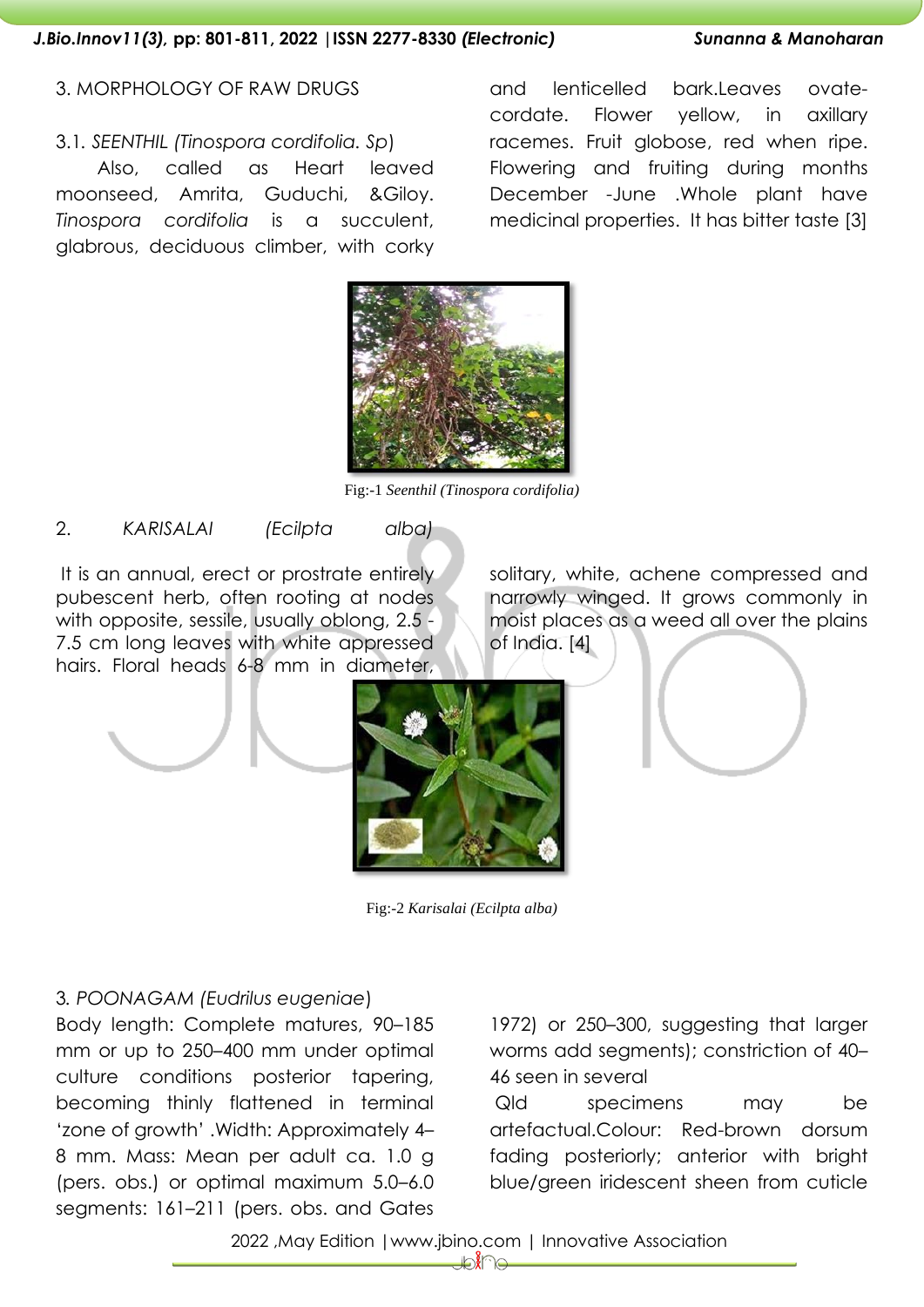#### *J.Bio.Innov11(3),* **pp: 801-811, 2022 |ISSN 2277-8330** *(Electronic) Sunanna & Manoharan*

diffraction, ventrum beige, clitellum darker (sometimes lighter) than Surroundings. Prostomium: Small, open epilobous.Dorsal pores: None. Setae: Eight per segment from 2, closely paired; from 3/4 in c lines or slightly more median (sometimes in d lines).Clitellum: 13, 14, 15– 18, usually 13, 14–18 and interrupted ventrally. Male pores: In 17 on tips of longitudinally grooved, tapering, eversible penes in

large ventral chambers, retracted as lateral slits with wrinkled lips just anterior to 17/18 in line with b setae.

setae a–b on 17 absent (dehisced); ratio of aa: ab: bc:cd:dd:U on 7 = 6:1:5:1:10:0.5. Penile/genital setae absent.Nephropores: Just behind anterior furrow of each segment (longitudinal slits) Female pores: Combined with modified 'spermathecal pores' lateral, presetal in 14 as raised intrasegmental

Openings just anterior to c setae. Gates (1972: 51) calls these "vaginal apertures".



Fig: 4 *Poonagam (Eudrilus eugeniae)*

## 4. MATERIALS AND METHODS

4.1*. Seenthil (Tinospora cordifolia)*-The raw drug was collected from Kottarakkara, Kollam District, Kerala. The matured stem of the plants were taken and are cleaned by washing them with water for 21 times and then soaking in butter milk, as per the literature. The purified raw drugs were dried in sunlight.

4.2*Karisalai* (*Ecilpta Alba*): The raw drug was collected from Tirunelveli District; Tamilnadu .The whole plants were cleaned by washing with water and dried in sunlight.

The identification and authentication of the plant raw drugs were obtained from Department of Botany, Government Siddha Medical College, Palayamkottai, Tirunelveli, Tamilnadu, India...

## 4.3*. Poonagam* (*Eudrilus eugeniae*)

 The earthworm was collected from Vadipatti, Madurai District, and Tamilnadu. The worms were washed thoroughly with water and were soaked in milk for 3 hours to remove engulfed soil particles from body of earthworm. After that lime water was sprinkled over the earth worm. Then it was placed in sunlight until it was dried well. The identification and authentication of the earth worm were obtained from, Advanced Centre of Environmental Studies and Sustainable Development-Inter University Centre – Mahatma Gandhi University, Kottayam. All the above medicines were finely powered and filtered. All the powered medicines were kept in air tight containers. Above three medicines were mixed in a ratio of 3:3:1 as per the

2022 ,May Edition |www.jbino.com | Innovative Association

literature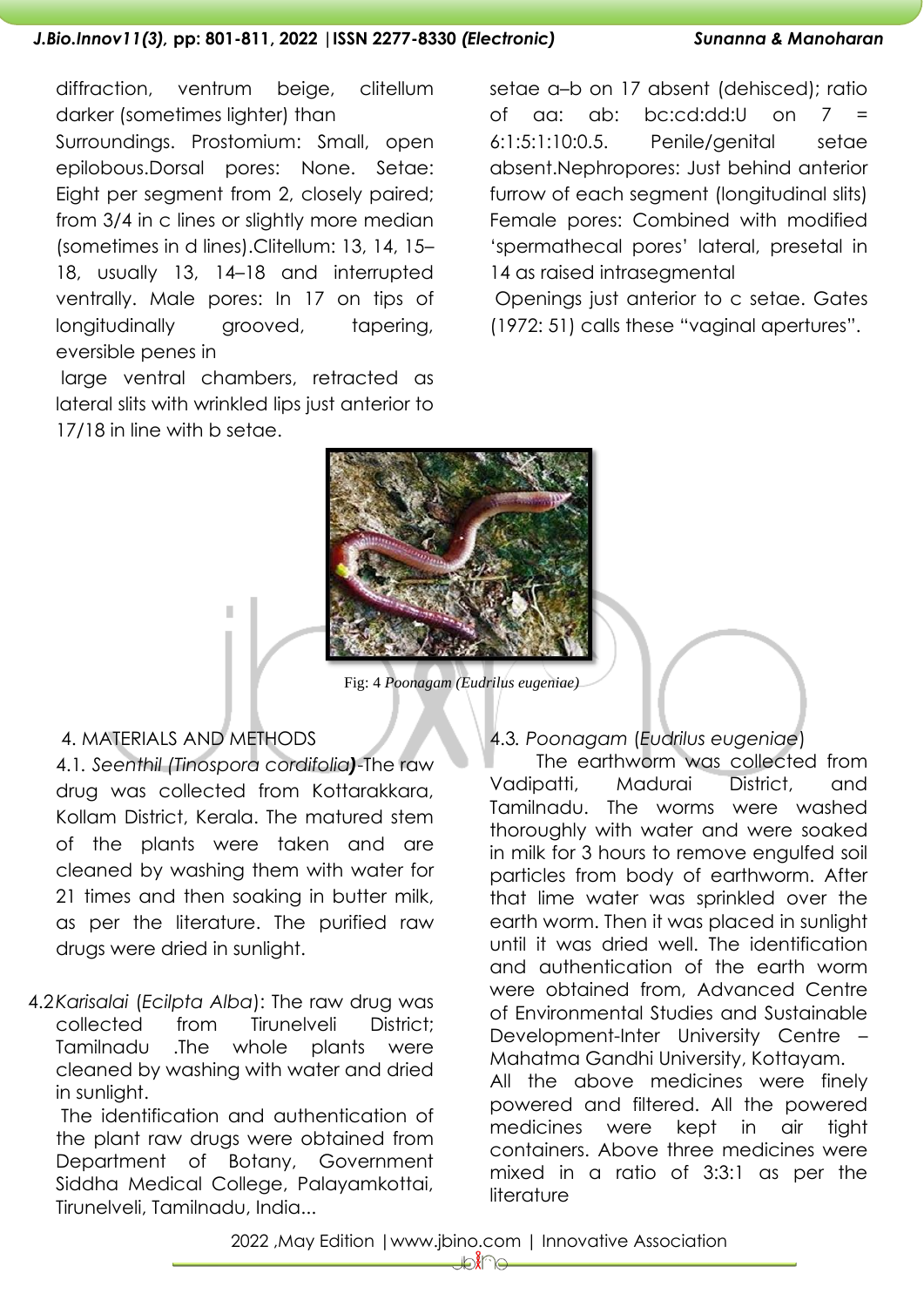# 5. PHYTO CHEMICAL EVALUATION

5.1. QUALITATIVE PHYTOCHEMICAL ANALYSIS OF SEENTHIL CHOORNAM

TABLE NO -1 Tests for phytochemicals and the phytochemicals present in aqueous extract of Seenthil Choornam (SEC)

|                         | <b>TEST FOR</b>                                                      | PHYTOCHEMICAL            |
|-------------------------|----------------------------------------------------------------------|--------------------------|
|                         | PHYTOCHEMICAL                                                        | <b>PRESENT</b>           |
| 1.                      | CHO-Fehling's test [6]                                               | present                  |
| 2.                      | Protein-Biuret Test [7]                                              | present                  |
| 3.                      | Glycoside-Killiani test [8]                                          | <b>Absent</b>            |
| $\overline{\mathbf{4}}$ | Steroid-Salkowski test[9]                                            | <b>Absent</b>            |
| 5                       | <b>Alkaloids-</b> Mayer's test<br>[10]                               | <b>Present</b>           |
| 6.                      | <b>Flavonoids-Neutral FeCl2</b><br>$[11]$                            | <b>Present</b>           |
| 7.                      | <b>Tannin-Lead Acetate test</b><br>$[12]$                            | <b>Absent</b>            |
| 8.                      | Saponin-Foam Test. [13]                                              | Present                  |
| 9.                      | Phenol-Ferric chloride test<br>[14]                                  | <b>Absent</b>            |
| 10.                     | Triterpinoids- $AICl2[15]$                                           | Absent.                  |
|                         |                                                                      |                          |
|                         | <b>UALDED</b><br><b>A FAMILY</b><br><b>RoTC<sub>J</sub></b><br>STEAM | SPON:<br><b>Cap Five</b> |
|                         |                                                                      |                          |

Fig no: 4, Qualitative Phytochemical Analyses of trial drug – Test tubes with test sol. and reagents.

Qualitative phytochemical analysis of aqueous extract of sample Seenthil Choornam (SEC) (TABLE. No: 1, Fig: 4)

The qualitative analysis for phytochemicals present in the sample

(Aq.SEC), through various chemical analyses shows the presence of following phytochemicals:-

1. Alkaloids

2. Flavonoids

2022 ,May Edition |www.jbino.com | Innovative Association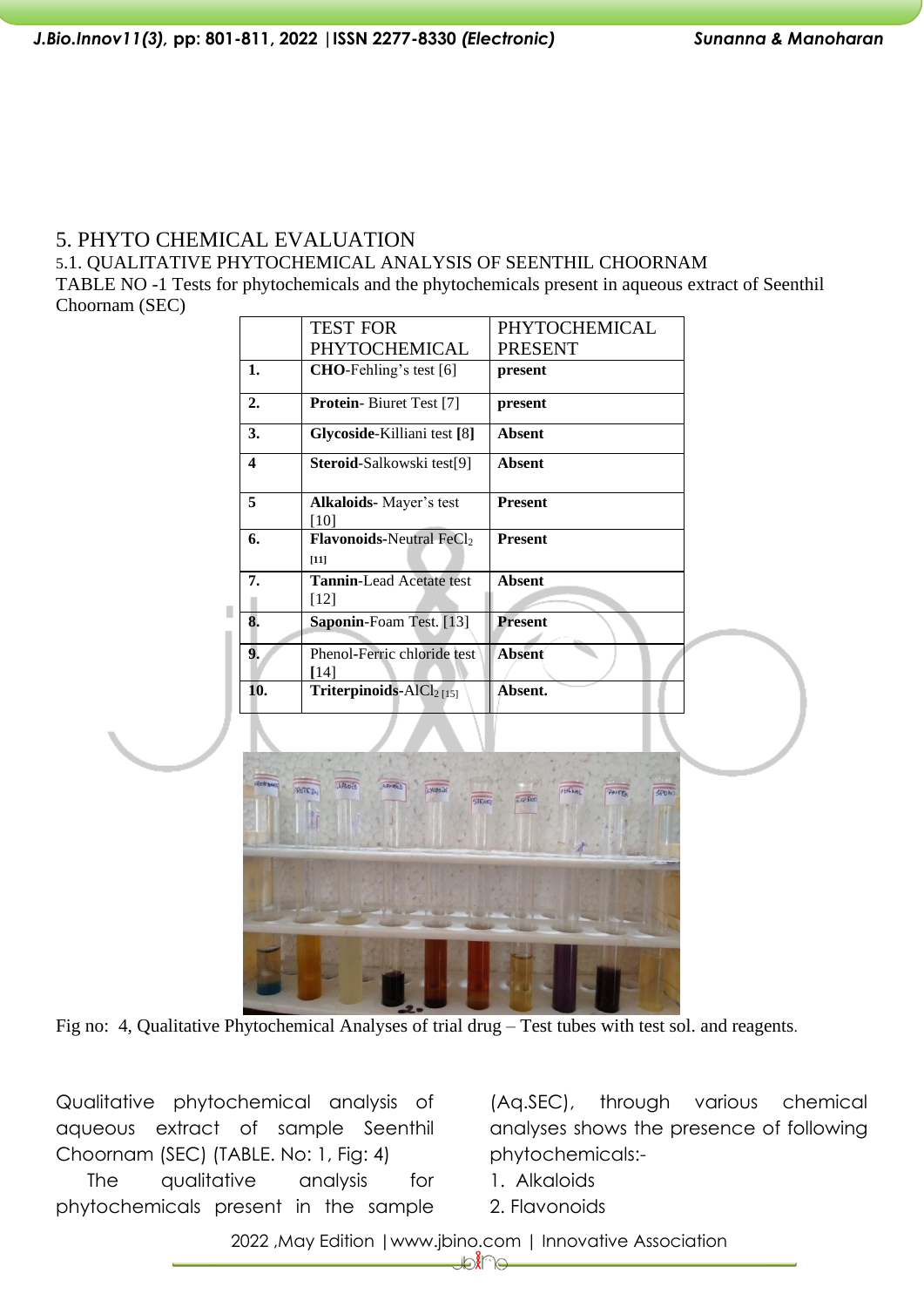3. Saponin

4. Carbohydrate

5. Protein

5.2 QUANTITATIVE PHYTOCHEMICAL ANALYSES PPROCEDURE

5.2.1. ESTIMATION OF FLAVANOIDS

Total flavonoid content was determined by Aluminium chloride method using catechin as a standard. 1ml of test sample (Aq.SEC) and 4 ml of water were added to a volumetric flask (10 ml volume). After 5 min 0.3 ml of 5 % Sodium nitrite, 0.3 ml of 10% Aluminium chloride was added. After 6 min incubation at room temperature, 2 ml of 1 M Sodium hydroxide was added to the reaction mixture. Immediately the final volume was made up to 10 ml with distilled water. The absorbance of the reaction mixture was measured at 510 nm against a blank spectrophotometric ally. Results were expressed as catechin equivalents (mcg catechin /g dried extract).[16]

(Aq.SEC) was mixed with 0.5 ml of 0.1 N sodium hydroxide and 5 ml of alkaline copper reagent. The mixture was incubated in room temperature for 30 minutes. Folin– Ciocaiteau reagent, 0.5 ml was added and incubated again for 10 minutes at room temperature. The absorbance was read at 660 nm against a reagent blank. Bovine Serum Albumin (BSA) was used as a standard material and the results were expressed as BSA equivalents (mcg BSA /g dried extract). The estimation was done in triplicates and the results were expressed mcg of BSA/g sample.[18]

# 5.2.2 ESTIMATION OF ALKALOIDS

 To 1ml of sample (Aq.SEC), add 5 ml phosphate Buffer at PH 4.7 and 5 ml BCG solution then shake the mixture with 4 ml of chloroform. The extracts were collected in a 10-ml volumetric flask and then diluted to adjust volume with chloroform. The absorbance of the complex in chloroform was measured at 470 nm against blank prepared as above but without extract. Atropine is used as a standard material and compared the assay with Atropine equivalents. Results were expressed as Atropine equivalents (mcg atropine/g dried extract).[17]

# 5.2.3 ESTIMATION OF PROTEINS

 Protein content was estimated by the method of Lowry *et al* (1957**).** 1 ml of sample

The total sugar content was estimated by Anthrone method (Roe, 1955). A known amount of the sample (Aq.SEC) was taken, ground well with 80% ethanol and was centrifuged at 4000 rpm.From the supernatant, 0.5 ml was taken and 5 ml of Anthrone reagent was added. The tubes were kept in a boiling water bath for 15 min. After that, they were kept in a dark room for another 15 minutes. The colour intensity developed was read in a spectrophotometer at 650 nm. Glucose was used as a standard material and the results were expressed as Glucose equivalents (mcg Glucose /g dried extract).[19]

# 5.2.4 ESTIMATION OF CARBOHYDRATE

5.2.5. ESTIMATION OF SAPONNINS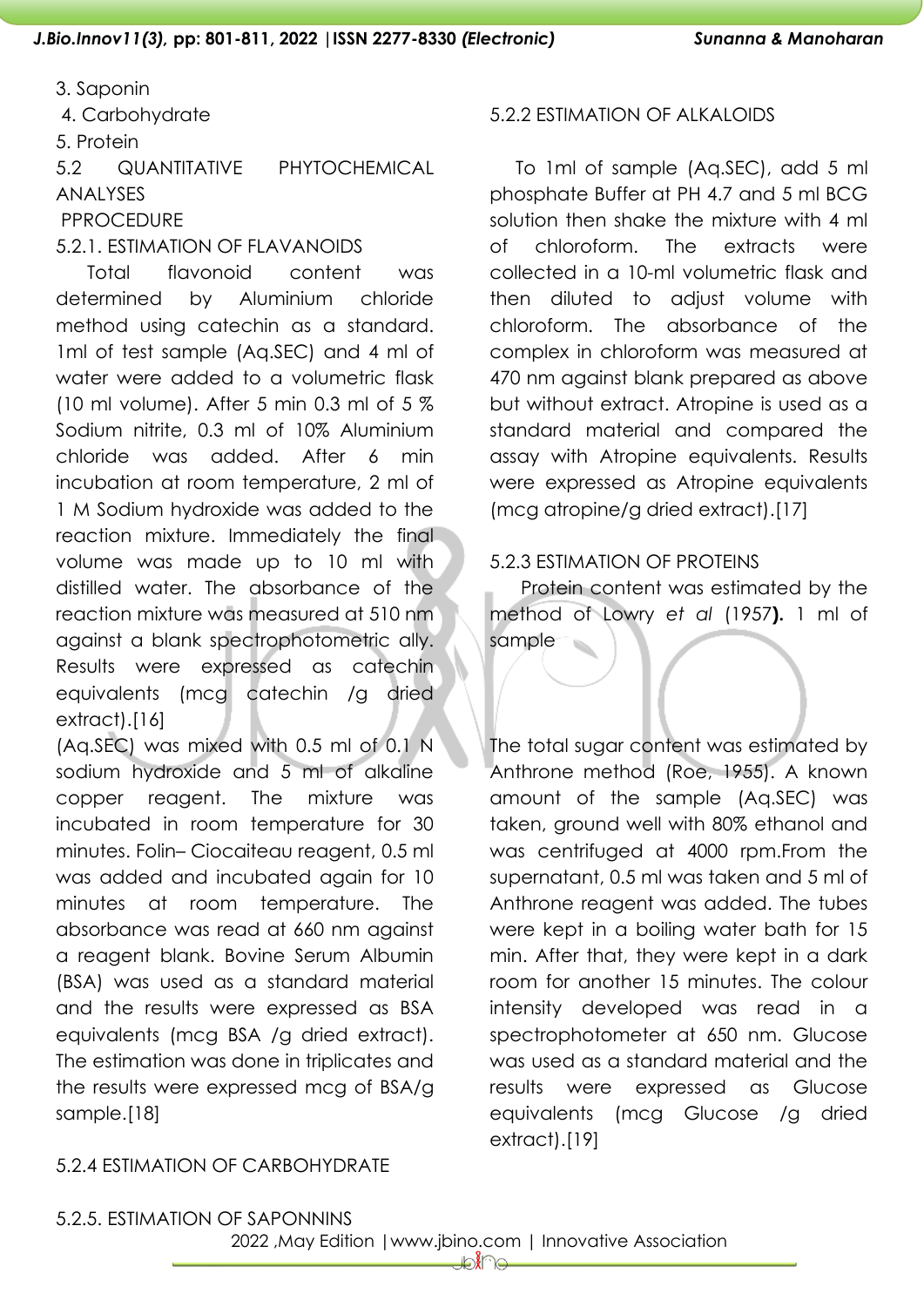Take 1ml of sample (Aq.SEC) add 2ml of 8 % Vanillin in ethanol was added, mixed well and the 2ml of 72% sulphuric acid solution was added, mixed well and heated on a water bath at 60°c for 10min. After 10 minutes the tubes were cooled. Absorbance was measured at 544nm against reagent blank. Diosgenin was used as a standard material and compared the assay with Diosgenin equivalents. Results were expressed as Diosgenin equivalents (mcg Diosgenin /g dried extract). [20]

6. ANTI OXIDANT ACTIVITY ASSAY 6.1. MATERIALS AND METHOD

## DPPH assay –Blois, 1958

DPPH (1, 1 diphenyl-2-picryl hydrazyl) is a stable free radicals. DPPH with methanol appears deep violet colour and which can be measured at 520nm. If sample has an anti-oxidant activity deep violet becomes pale violet. DPPH preparation:

Stock reagent DPPH was prepared. From which, working solution was prepared by diluting with appropriate solvent to obtained the absorbance of 0.98 at 520nm.

## 7. RESULT

# 7.1. QUALITATIVE ANALYSIS OF PHYTOCHEMICALS:

The qualitative analysis for phytochemicals present in the sample (Aq.SEC), through various chemical analyses shows the presence of following phytochemicals,

- 1. Alkaloids
- 2. Flavonoids
- 3. Saponin

Sample preparation:

1mg of aqueous SEC sample was dissolved in 1ml of water and extract was made using Soxhlet extraction method. Standard ascorbic acid was also prepared in a same way as positive control.

Procedure:

2ml of DPPH solution were added to both standard and test tubes.100µl of test sample and standard solution of various concentrations (10, 20, 40, 80 and 100 µg/ ml) and were added to respective tubes. Then stand for 30mins incubation. After incubation, observe the colour change and measured the absorbance of each tubes at 520nm.

Calculate the % of inhibition of each



4. Carbohydrate

5. Protein

7.2. QUANTITATIVE ANALYSIS OF PHYTOCHEMICALS

The quantitative analyses of phytochemicals which were identified in qualitative analyses of sample (Aq.SEC) showed the following estimations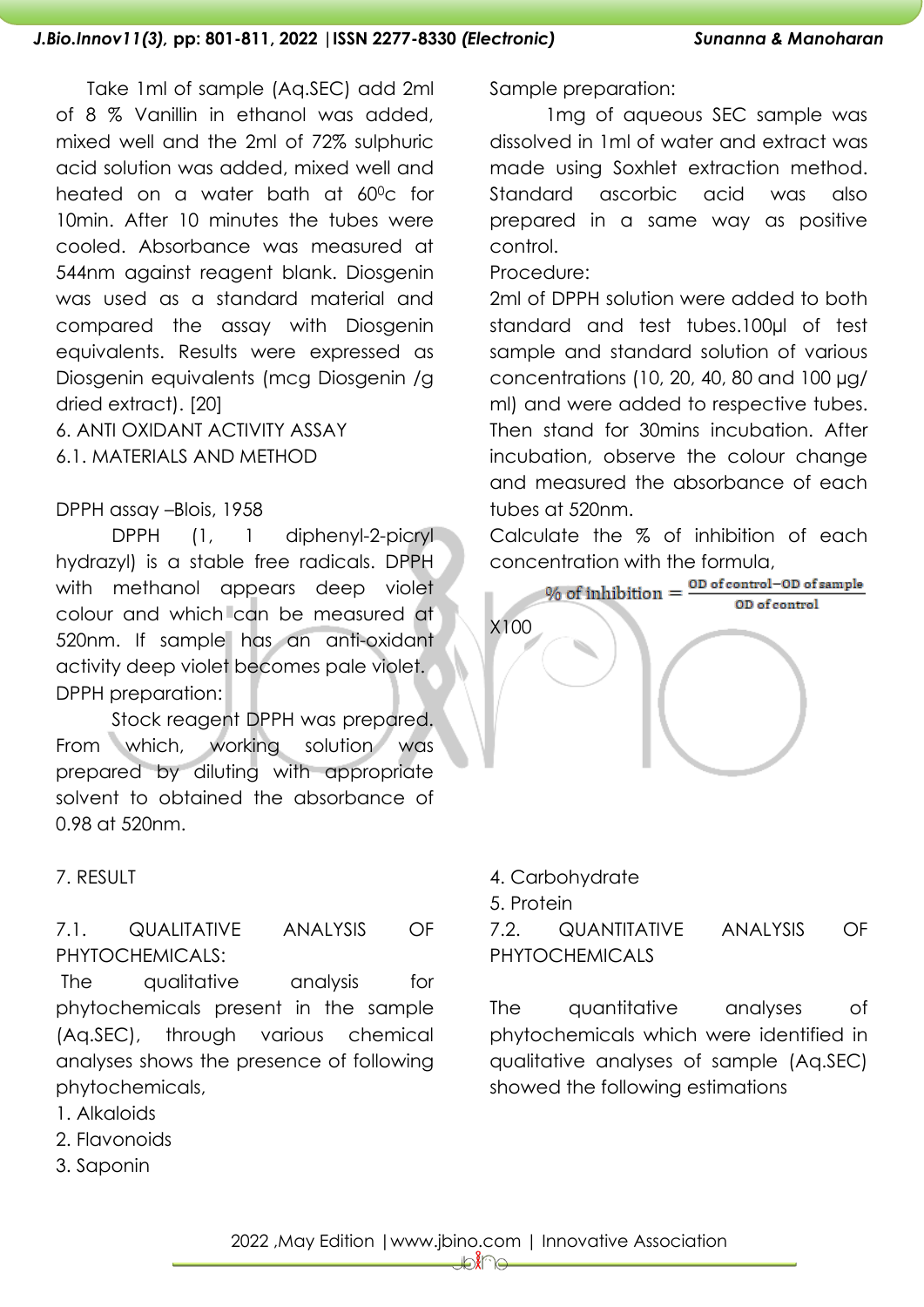| Test         | Result $(mcg/G)$ |
|--------------|------------------|
| Alkaloid     | $185.3 \pm 0.81$ |
| Flavonoid    | $114.6 \pm 1.63$ |
| Carbohydrate | $50.6 \pm 0.81$  |
| Protein      | $57.3 \pm 0.81$  |
| Saponin      | 38 1.41          |

Table no: 2 –Quantitative estimation of phytochemicals present in the Sample (SEC)

The above table (TABLE.No:2) shows that the sample (Aq.SEC) has more alkaloids, followed by Flavonoids, then Carbohydrate and proteins. The Saponin is present in least quantity.

# 7.3-ANTIOXIDANT ACTIVITY ASSAY

OD value at 517 nm Control Mean OD value: 0.935

|                                       | Table .No.3 .Optical Density of sample –SEC at 517 nm |       |       |  |
|---------------------------------------|-------------------------------------------------------|-------|-------|--|
| Concentration of sample<br><b>SEC</b> | OD value at 517nm (in triplicates)                    |       |       |  |
| $10\mu$ g/ml                          | 0.880                                                 | 0.885 | 0.887 |  |
| $20 \mu g$ /ml                        | 0.804                                                 | 0.809 | 0.811 |  |
| $40 \mu g$ /ml                        | 0.656                                                 | 0.659 | 0.662 |  |
| $80 \mu g$ /ml                        | 0.423                                                 | 0.428 | 0.425 |  |
| $100 \mu g$ /ml                       | 0.334                                                 | 0.337 | 0.339 |  |
|                                       |                                                       |       |       |  |

Table .No.4 OD value of Standard-Ascorbic acid at 517 nm

| Concentration of | OD value at 517nm (in triplicates) |       |       |  |
|------------------|------------------------------------|-------|-------|--|
| Ascorbic acid    |                                    |       |       |  |
| $10 \mu g$ /ml   | 0.371                              | 0.375 | 0.378 |  |
| $20 \mu g$ /ml   | 0.026                              | 0.028 | 0.030 |  |
| $40 \mu g$ /ml   | 0.024                              | 0.026 | 0.028 |  |
| $80 \mu g$ /ml   | 0.022                              | 0.025 | 0.027 |  |
| $100 \mu$ g/ml   | 0.015                              | 0.018 | 0.017 |  |

Table.No.5 Percentage of inhibition of sample -SEC

| Concentration of | Percentage of inhibition (in |       |       | Mean Value (%)   |
|------------------|------------------------------|-------|-------|------------------|
| the sample SEC   | triplicates)                 |       |       |                  |
| $10 \mu g$ /ml   | 5.88                         | 5.34  | 5.13  | $5.45 \pm 0.27$  |
| $20 \mu g$ /ml   | 14.01                        | 14.05 | 13.26 | $13.77 \pm 0.31$ |
| $40 \mu g$ /ml   | 29.83                        | 29.51 | 29.19 | $29.51 \pm 0.22$ |
| $80 \mu g$ /ml   | 54.75                        | 54.22 | 54.54 | $54.50 \pm 0.18$ |
| $100 \mu g$ /ml  | 64.27                        | 63.95 | 63.74 | $63.98 \pm 0.18$ |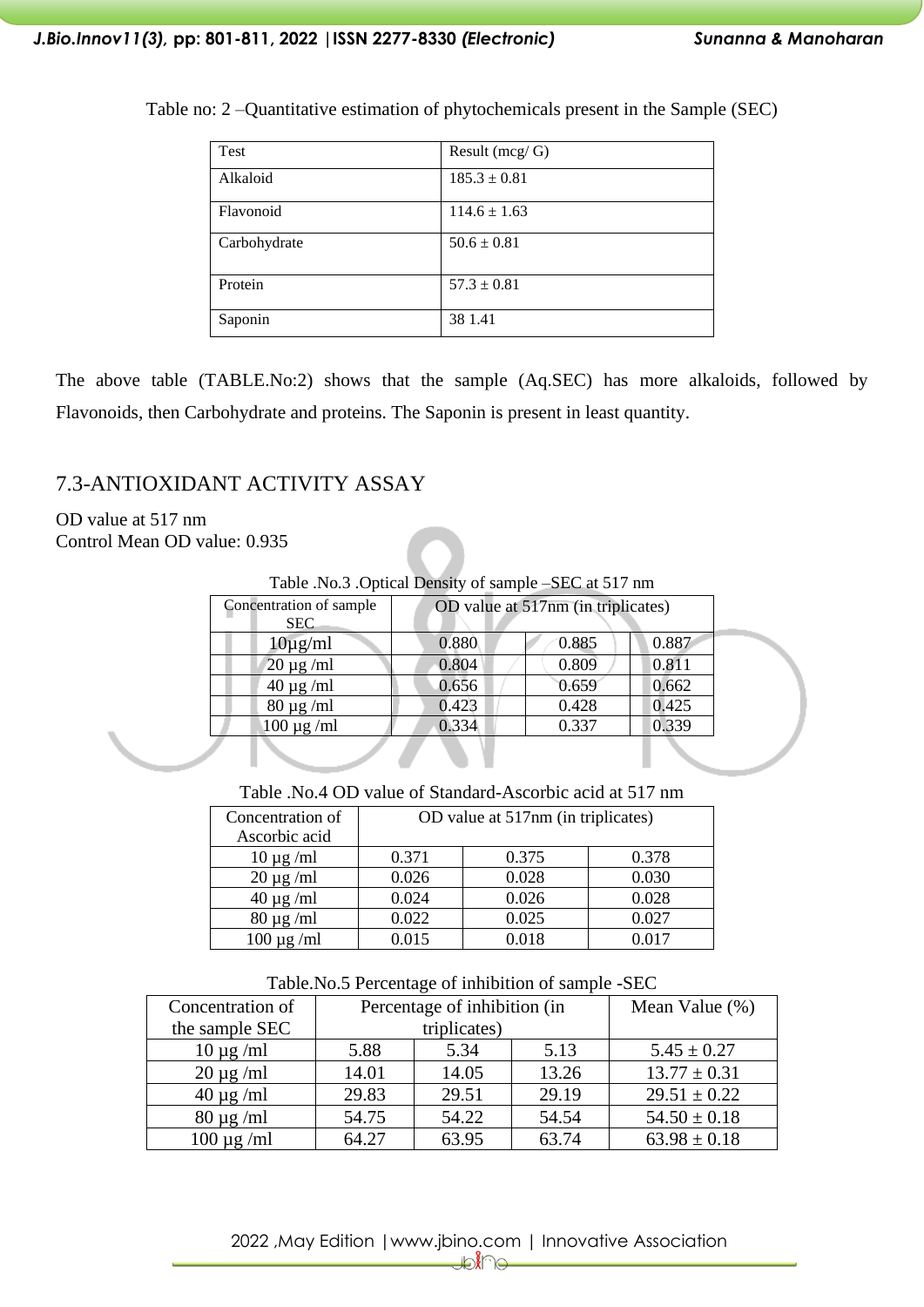| Table .i.o.o I creentage of immortion |                                           |       |       |                  |  |
|---------------------------------------|-------------------------------------------|-------|-------|------------------|--|
| Concentration of                      | Percentage of inhibition (in triplicates) |       |       | Mean Value (%)   |  |
| Ascorbic acid                         |                                           |       |       |                  |  |
| $10 \mu g$ /ml                        | 60.32                                     | 59.89 | 59.51 | $59.90 \pm 0.28$ |  |
| $20 \mu g$ /ml                        | 97.21                                     | 97.00 | 96.79 | $97.00 \pm 0.14$ |  |
| $40 \mu g$ /ml                        | 97.43                                     | 97.21 | 97.00 | $97.21 \pm 0.15$ |  |
| $80 \mu g$ /ml                        | 97.64                                     | 97.32 | 97.11 | $97.35 \pm 0.18$ |  |
| $100 \mu g$ /ml                       | 98.39                                     | 98.07 | 98.18 | $98.21 \pm 0.11$ |  |



The result showed that the aqueous extract of mature stem of Seenthil (Tinospora cordifolia) possess,

good antioxidant activity property against the DPPH**.** 

## 8. CONCLUSION

Thus the Phytochemical evaluation – Qualitative and Quantitative, of classical Siddha medicine, Seenthil Choornam, through various chemical analyses and of *Karisalai* (*Ecilpta Alba*) is also helpful in treating, the subsequent ailments which are present in chronic diseases like autoimmune inflammatory disease, Liver diseases, and skin diseases. Presence of these bioactive molecules in this medicine, gives the advantage of using this drug to treat diseases which are

through Spectrometry revealed that the Aq.extract of medicine (SEC), contains, Alkaloid=185.3  $\pm$  0.81, Flavonoid =114.6  $\pm$ 1.63, Carbohydrate=50.6 ± 0.81, Protein-57.3± 0.81, Saponin= 38 ± 1.41.The alkaloidal and Flavanoid content of *Seenthil* (*Tinospora cordifolia* Sp), makes it more efficient in treating inflammatory diseases, Infectious disease and other systemic diseases. Like that, the phytochemical contents having multi system involvement. Further, isolation of individual molecules and more bio active components will improve the specificity in implementation of this medicine in systemic diseases and other more complex and chronic diseases. The antioxidant activity assay shows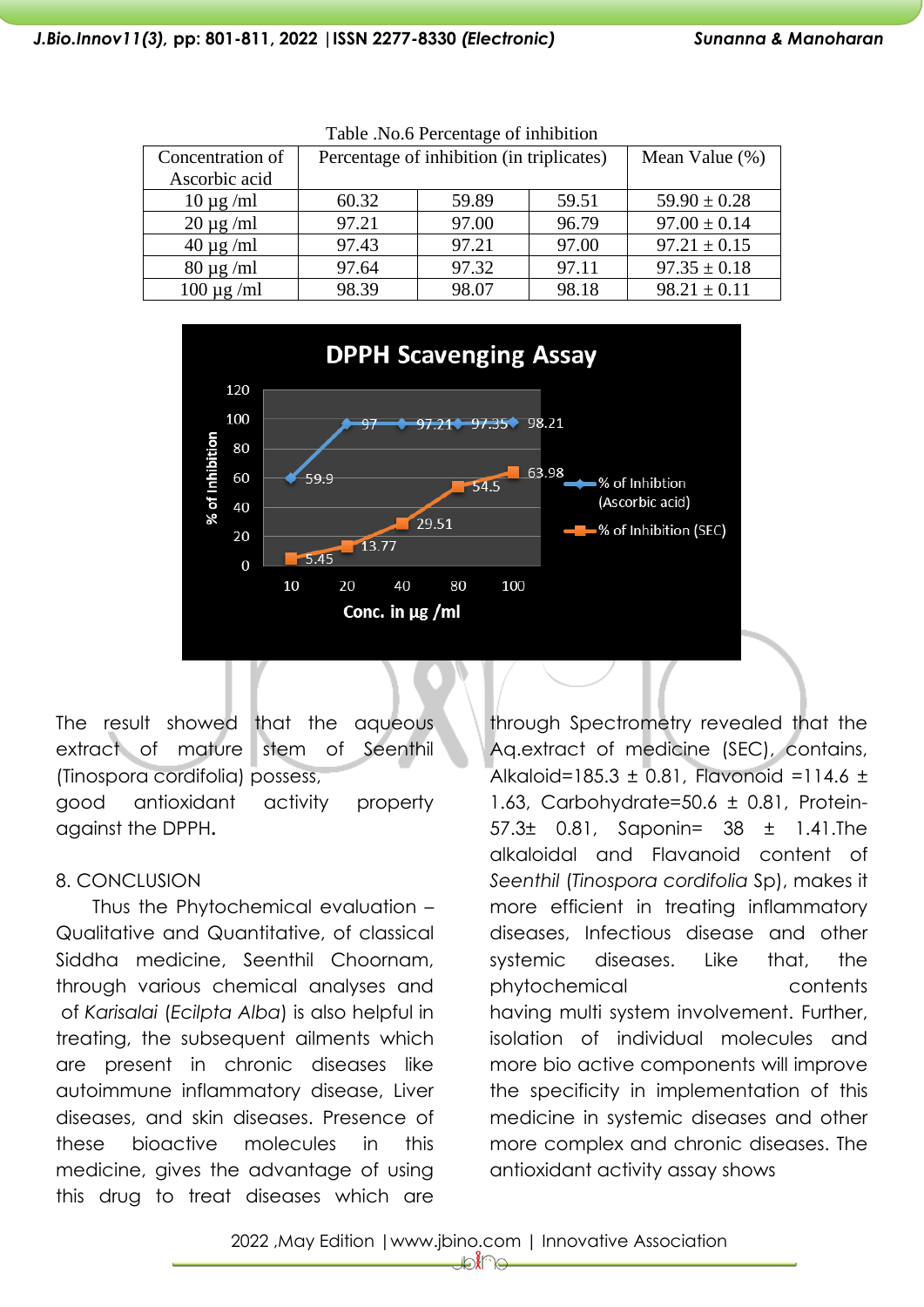Aqueous extract of Seenthil Choornam has good free radical scavenging activity against DPPH. So this drug can be used to treat inflammatory and degenerative diseases

## 8. AKNOWLEDGEMENT

|                                 | nm. |  |  | thankful |  |
|---------------------------------|-----|--|--|----------|--|
| toDr.A.Manoharan.MD, PhD, HOD & |     |  |  |          |  |

# **REFERENCE**

1. BhanuPrakash**, Functional** and Preservative properties of Phytochemicals, Charlotte Cockle, 2020.

2. R.C .Mohan, Agathiyar Paripooranam-400, 213, 7, N.G.O. Colony, Vadapazhani, Chennai 26. Thamarai Noolagam.2012 January.

3. Dinesh Jadhav, Tinospora cordifolia (Wild.)Miers.ex Hk.f.&Th, Medicinal Plants of India,

A guide to Ayurvedic &Ethnomedicinal uses of plants, Volume-1,Scientific Publishers (India), 5-A, New Pali Road ,P.O.Box 91,Jodhpur-342 001(Raj.),2008,229-230, www.scientificpub.com

4. Rajendra Sharma, Tarun Gupta, Ecilpta alba, Encyclopedia of Medicinal Plants, Volume-3,

Campus Books International, 4831/24, Prahlad Street, Ansari Road, Darya Ganj, New Delhi-110002, 2009, 610-612.

5.Rober.J.Blackmore, Eco-taxonomic aspect of an iconic vermicomposter - African night crawler, earthworm Eudrilus Professor, Department of Pothu Maruthuvam, Govt.Siddha Medical College & Hospital, Palayamkottai, Tirunelveli, for guiding and supervising my research .Also I express my gratitude towards ,Inbiotics ,Institute of Biology and Clinical Research ,Nagercoil, Kaniyakumari, for assisting me in conducting the research work.

eugeniae (Kinberg 1867), African invertebrates, 2015;56(3):527-548.

6. Brain KR, Jones BE, Turner TD, Application of densitometry to the qualitative and quantitative evaluation of pharmaceuticals colorants, Journal of chromatography A, 1975, 109 (2), 383- 388.

7. S. H., Essentials of pharmacognacy, First edition, Birla publications, New Delhi.pp 2006 . 357- 359, 588-590.

8.Ansari.S.H,Essentials of Pharmacognacy, Chapter.4,Glycoside, First edition, Birla Publications, New Delhi,2006

9. Priyanka Mishra ,Preya Jamdar ,Sharav Desai ,Dhara Patel , Dhananjay Meshram, Phytochemical Analysis and In Vitro Antibacterial activity of *Tinospora cordifolia* Int.J, Curr, Microbiology, App, Sci, (2014), 3(3): 224-234.

10. Ansari.S.H, Essential of Pharmacognacy, First edition, Birla Publications, New Delhi.pp 2006, 357-359,588-590.

 2022 ,May Edition |www.jbino.com | Innovative Association 11. Harborne JB. Phytochemical methods, 2nd edition, Chapman and Hall